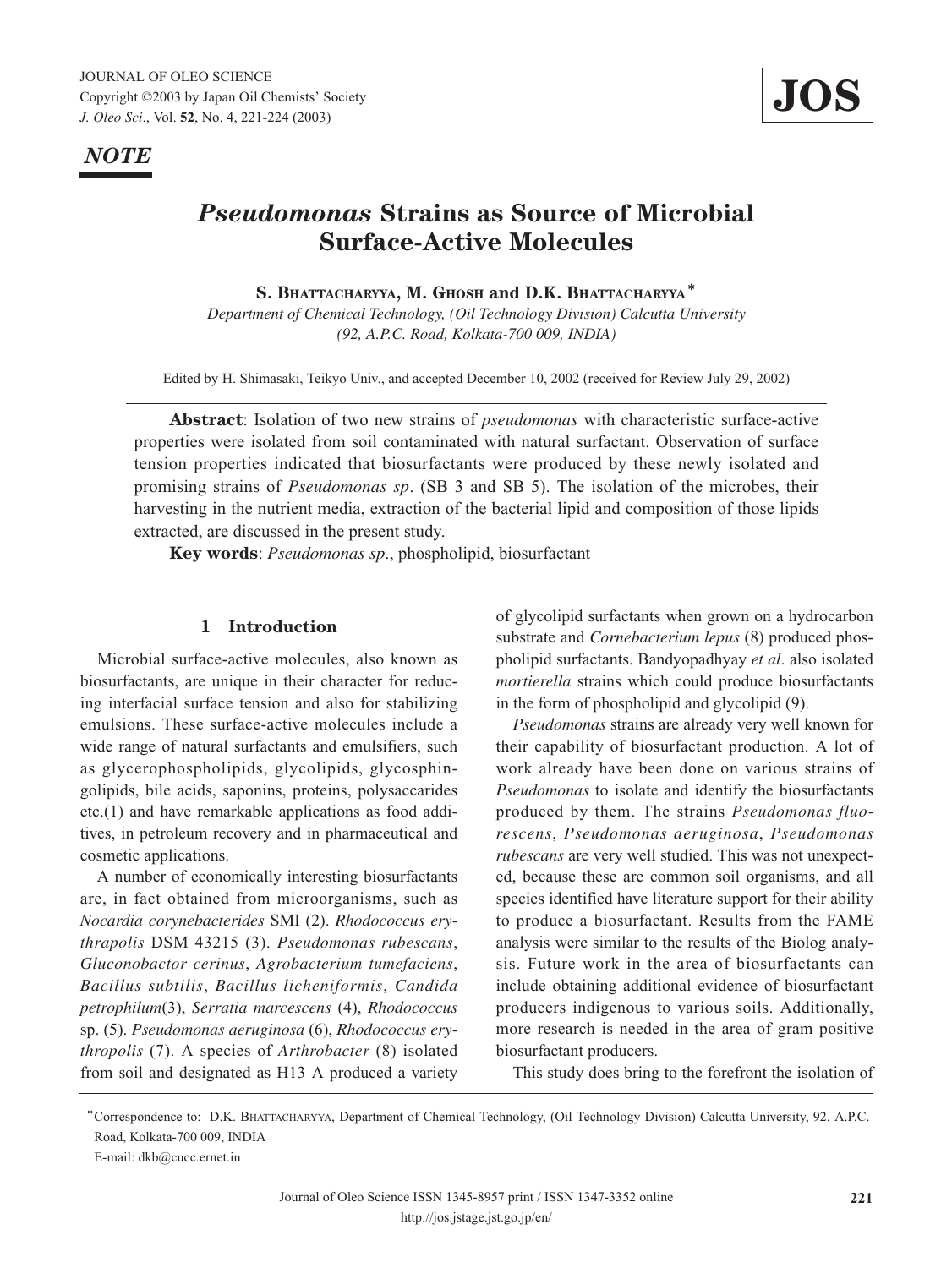newer strains of *Pseudomonas* isolated from natural surfactant induced media which can produce bio-surfactant. We show here that these two newly isolated strains *Pseudomonas putida* SB3 and SB5 produces a surfactant which substantially changed the surface tension in non-aqueous medium.

# **2 Materials and Methods**

## **2**・**1 Materials**

Variety of bacterial strains were collected from soil. Soyalecithin was collected from M/s S.M. Dyechem (Indore, India). The solvents and chemicals used were of A.R. grade supplied by S.D. Fine Chemicals, Mumbai, India.

# **2**・**2 Isolation and Purification of Bacterial Strain**

Soil samples were collected from crop fields and gardens. There were altogether 15 samples of soil out of which 8 were selected for the experiment and microbes were collected from it by *enrichment test* with soyaphospholipid. Different bacterial strains were inspected under microscope and two *Pseudomonas* strains were purified after examining their ability in producing biomass containing biosurfactant.

# **2**・**3 Morphological and Physiological Characterization of Isolates**

Isolates were examined at different time for Gram reaction and cell morphology (identification was done at National Institute of Cholera and Enteric Diseases, Kolkata). Other biochemical tests were performed following directions of the latest edition of Bergeys manual (10).

## **2**・**4 Incubation Condition and Media**

The purified cultures were incubated in the sterilized nutrient medium (60 ml medium in 250 ml conical flask) for 3-15 days at 37  $\mathbb{C}$  (consisting of 1g beef extract, 2 g yeast extract, 5 g peptone, and 0.5 g sodium chloride in 1000 ml of distilled water) with continuous shaking (120 stokes/min). The pH of the medium was kept nearly at 7.0. Samples from the cultures as well as from sterile controls were collected and analysed.

## **2**・**5 Separation of Bacteria from Media**

The culture medium was centrifuged at 10,000 r.p.m.

for 30 mins. The cells were precipitated out from the media. The supernatant were decanted off. The whole cells were washed with buffer of pH 7.0 and again centrifuged to free from medium completely.

# **2**・**6 Extraction of Bacterial Lipid**

Cells were taken in a homogenizer and cellular lipid were extracted with the mixture of chloroform : methanol : water  $(2 : 1 : 0.8)$  in a standard procedure (11). After extraction, the solvent was removed under a stream of nitrogen, and finally the extract was dried under vacuum. Then the percent total lipid of bacterial cell is estimated gravimetrically and phospholipid is estimated spectrophotometrically according to the standard method (12).

# **2**・**7 Thin Layer Chromatography**

The different fractions of the bacterial lipid were separated by column chromatography and measured gravimetrically. The bacterial lipid was tested for the presence of glycolipid and phospholipid by *Molisch's test* (13), and phosphate stain test (11), respectively. The fatty acid composition of the total lipid and phospholipid fraction was determined with a gas-liquid chromatography (GLC) method after conversion into methyl esters (14).

# **2**・**8 Investigation of Surface Active Property of Bacterial Lipids**

Surface active property of cellular lipids of the bacterial strains was determined at different concentrations with du-NOUY tensiometer (made by Jenson & Co., Kolkata, India) graduated to 0.1 mN/m (15).

## **2**・**9 Analysis of Polar Lipids**

The presence of phospholipids in the lipid isolated was confirmed by phosphate reagent test. The amount of phospholipid in the lipid extract was determined spectrophotometrically.

Column choromatography separation of the lipids showed that neutral lipids formed 70-75%, phospholipids 10-13% and other polar lipids 17-20% of the total lipid.

The lipid responded positively to the *Molisch's test* and therefore indicated the presence of glycolipid. But the amphilic surface-active glycolipid i.e. rhamnolipid are usually secreted by *pseudomonas sp*., and their production was observed when the strain was grown on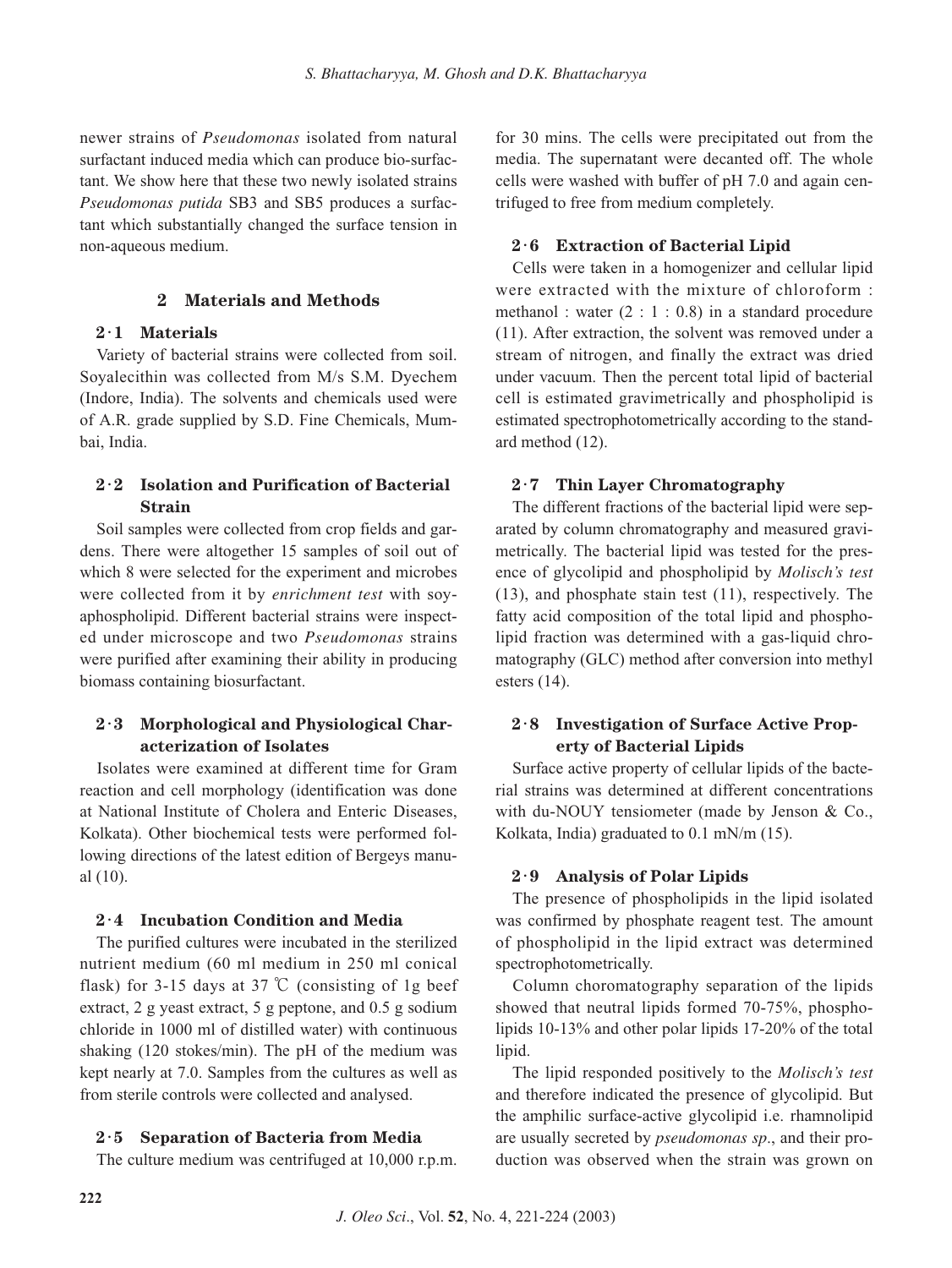soluble substrates (16). Detection of rhamnolipid was done by thin-layer chromatography (17).

#### **3 Result and Discussion**

From 8 bacterial strains, 2 varieties of bacterial strains of *Pseudomonas sp*. SB 3 and SB 5 were studied to investigate biosurfactant production. They were identified as *Pseudomonas putida* SB 3 and SB 5 (vide **Table 1**).

The fatty acid compositions of bacterial lipid after harvesting the cells in nutrient media for 15 days at 37 ℃ are shown in **Table 2**. The table shows that the bacterial lipids are rich in long chain polyunsaturated fatty acids (LC-PUFA). The strain of SB3 synthesizes

**Table 1** Identication of Bacterial Strains.

| Characteristics                                | Strain SB 3        | Strain SB 5        |
|------------------------------------------------|--------------------|--------------------|
| Gram                                           | Positive           | Positive           |
| Shape                                          | Rod                | Rod                |
| Number of flagella                             | >1                 | >1                 |
| Fluorescent, diffusible<br>pigments            | $^{+}$             | $^{+}$             |
| Non-diffusible nonfluoresce<br>pigments        |                    |                    |
| Poly- $\beta$ -hydroxybutyrate<br>accumulation |                    |                    |
| Growth at $41^{\circ}$ C                       |                    |                    |
| Growth at 4°C                                  | d                  | $\!+\!$            |
| Oxidase reaction                               | $^{+}$             | $^+$               |
| Denitrification                                |                    |                    |
| Gelatin hydrolysis                             |                    |                    |
| Starch hydrolysis                              |                    |                    |
| Utilisation of:<br>Glucose                     | $^+$               | $^+$               |
| Trehalose                                      |                    |                    |
| 2-Ketogluconate                                | $^{+}$             | $^{+}$             |
| meso-inositol                                  |                    |                    |
| Geraniol                                       |                    |                    |
| 1-Valine                                       | $^+$               | $^{+}$             |
| $\beta$ -Alanine                               | $^+$               | $^{+}$             |
| 1-Arginine                                     | $\hspace{0.1mm} +$ | $\hspace{0.1mm} +$ |
| Nitrate used as a nitrogen<br>source           | $^{+}$             | $^{+}$             |

high amount of  $C_{20:5}$  fatty acid whereas the SB 5 strain synthesises high amount of  $C_{20:5}$  fatty acid along with considerable amount of  $C_{22:6}$  fatty acids.

The fatty acid profiles of phospholipid of two strains are almost of similar nature. Like the total lipid fraction, the phospholipid fraction is also quite rich in  $C_{20:5}$ fatty acid. Measurement of surface tension (**Table 3**) showed that there was an appreciable reduction in surface tension values of water upon the addition of bacterial lipid, and the surface tension was reduced with an increase in the concentration of the lipids from 0.5 to  $1\%$ .

| <b>Table 2</b> Fatty Acid Composition of Cellular Lipid (Total) and |
|---------------------------------------------------------------------|
| Phospholipid Fractions of Bacteria Grown in                         |
| Nutrient Media for 15 Days of Incubation.                           |
|                                                                     |

| Bacterial<br><b>Strains</b> | Total<br>lipid/<br>Fractions | Major Fatty Acids, $(\% w/w)$ |  |  |  |                                    |                                                                                     |
|-----------------------------|------------------------------|-------------------------------|--|--|--|------------------------------------|-------------------------------------------------------------------------------------|
|                             |                              |                               |  |  |  |                                    | $C_{16:0}$ $C_{18:0}$ $C_{18:1}$ $C_{18:2}$ $C_{20:4}$ $C_{20:5}$ $C_{22:6}$ others |
| SB <sub>3</sub>             | Total                        |                               |  |  |  | $18.1$ 2.5 13.3 23.9 0.1 37.2 -    | 2.3                                                                                 |
|                             | PL                           |                               |  |  |  | $26.1$ 3.2 25.0 1.1 5.2 37.0 - 0.6 |                                                                                     |
| SB <sub>5</sub>             | Total                        |                               |  |  |  | 14.1 1.0 12.0 20.9 0.2 32.2 7.3    | 7.5                                                                                 |
|                             | PL.                          |                               |  |  |  |                                    | 24.3 4.6 28.7 1.1 2.6 26.6 6.6 5.5                                                  |

PL: Phospholipid Fraction

**Table 3** Surface Tension of Microbial Lipid Extracted from Bacteria Grown in Nutrient Media for Different Incubation Period.

| <b>Bacterial</b> | Time of    | Dilution of   | Surface Tension |       |  |
|------------------|------------|---------------|-----------------|-------|--|
| Strain no.       | Incubation | Solution      | mN/m            | Temp  |  |
|                  | in days    | $\frac{0}{0}$ |                 | at °C |  |
|                  |            | 1.0           | 32.7            |       |  |
| SB <sub>3</sub>  | 10         | 0.5           | 33.0            | 30.0  |  |
|                  |            | 0.1           | 38.7            |       |  |
|                  |            | 0.1           | 37.3            |       |  |
| SB <sub>3</sub>  | 15         | 0.05          | 37.4            | 26.0  |  |
|                  |            | 0.025         | 40.8            |       |  |
|                  |            |               |                 |       |  |
|                  |            | 1.0           | 32.0            |       |  |
| SB5              | 10         | 0.5           | 33.0            | 30.0  |  |
|                  |            | 0.1           | 37.0            |       |  |